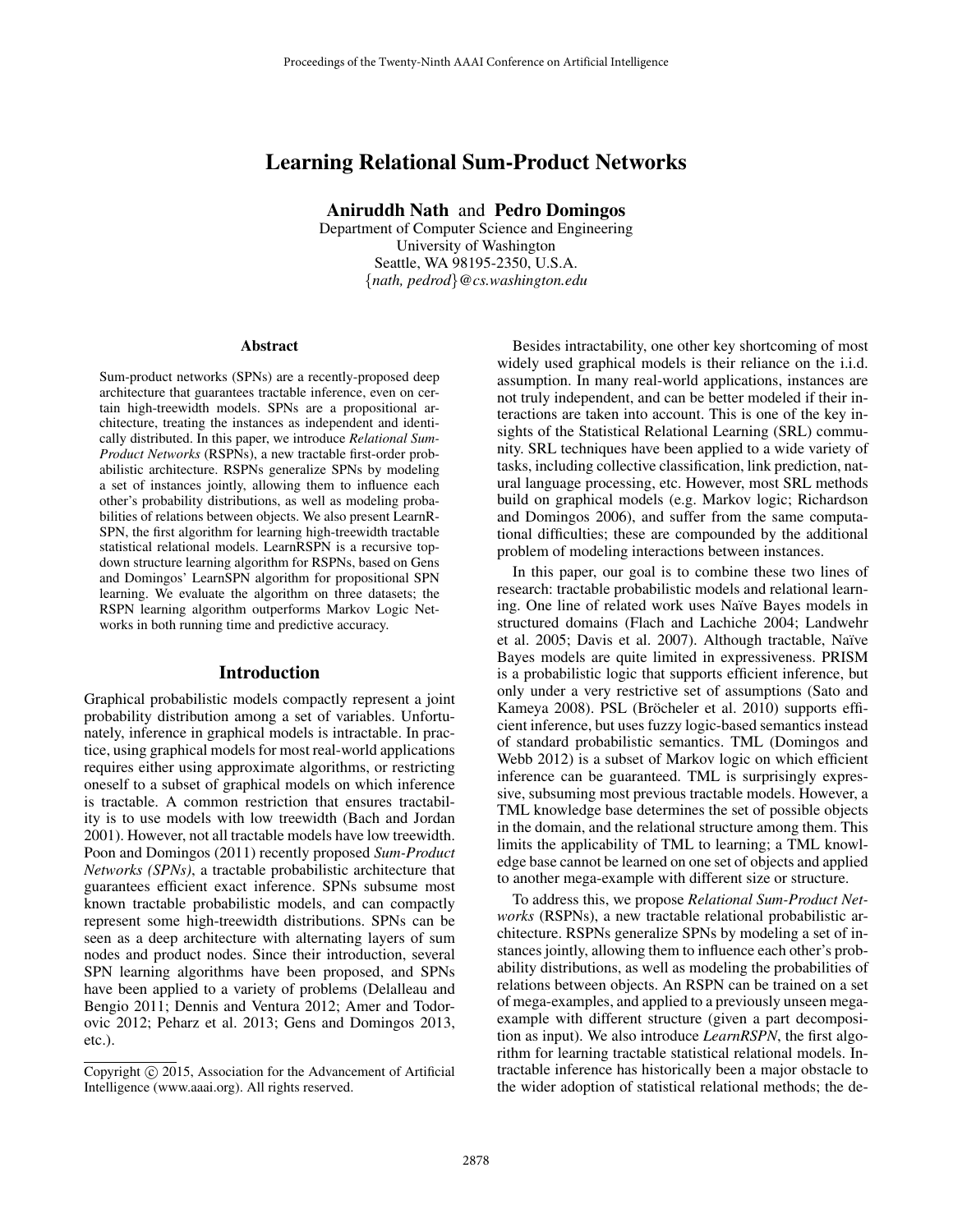velopment of learning and inference algorithms for tractable relational models could go a long way towards making SRL more widely applicable.

### Background

# Sum-Product Networks

A sum-product network (SPN) is a rooted directed acyclic graph with univariate distributions at the leaves; the internal nodes are (weighted) sums and (unweighted) products.

Definition 1. (Gens and Domingos 2013)

- 1. A tractable univariate distribution is an SPN.
- 2. A product of SPNs with disjoint scopes is an SPN. (The scope of an SPN is the set of variables that appear in it.)
- 3. A weighted sum of SPNs with the same scope is an SPN, provided all weights are positive.
- 4. Nothing else is an SPN.

See fig. 1 for an example SPN.

A univariate distribution is tractable iff its partition function and mode can be computed in constant time.

Intuitively, an SPN can be thought of as an alternating set of mixtures (sums) and decompositions (products) of the leaf variables. If the values at the leaf nodes are set to the partition functions of the corresponding univariate distributions, then the value at the root is the partition function (i.e. the sum of the unnormalized probabilities of all possible assignments to the leaf variables). This allows the partition function to be computed in time linear in the size of the SPN.

If the values of some variables are known, the leaves corresponding to those variables' distributions are set to those values' probabilities, and the remainder are replaced by their (univariate) partition functions. This yields the unnormalized probability of the evidence, which can be divided by the partition function to obtain the normalized probability. The most probable state of the SPN, viewing sums as marginalized-out hidden variables, can also be computed in linear time.

#### Learning SPNs

The first learning algorithms for sum-product networks used a fixed network structure, and only optimized the weights (Poon and Domingos 2011; Amer and Todorovic 2012; Gens and Domingos 2012). The network structure is domaindependent; applying SPNs to a new problem required manually designing a suitable network structure.

More recently, several algorithms have been proposed that learn both the weights and the network structure, allowing SPNs to be applied out-of-the-box to new domains. Dennis and Ventura (2012) suggested an algorithm that builds an SPN based on a hierarchical clustering of variables. Gens and Domingos (2013) construct SPNs top-down, recursively partitioning instances and variables. Peharz et al. (2013) construct SPNs bottom-up, greedily merging SPNs into models of larger scope. These algorithms have been shown to perform well on a variety of domains, making more accurate predictions than conventional graphical models, while guaranteeing tractable inference.



Figure 1: Example SPN over the variables 'Smokes' and 'Cancer'. The weights of the sum node are indicated next to the corresponding edges. At the leaves, each variable is modeled via a Bernoulli distribution; the numbers next to each leaf are the success probabilities of the corresponding Bernoulli distributions.

### Statistical Relational Learning

SPNs are a propositional representation, modeling instances as independent and identically distributed (i.i.d.). Although the i.i.d. assumption is widely used in statistical machine learning, it is often an unrealistic assumption. In practice, objects usually interact with each other; Statistical Relational Learning algorithms (Getoor and Taskar 2007) can capture dependencies between objects, and make predictions about relationships between them.

Markov Logic Networks (MLNs; Richardson and Domingos 2006) are a widely-used representation for relational learning. An MLN is a first-order representation of the dependencies between objects in a domain. Given a *megaexample* (a set of related objects), an MLN can be *grounded* into a propositional graphical model representing a joint probability distribution over the attributes and relations among those objects. Unfortunately, the resulting graphical model is typically high-treewidth, and inference is intractable. In practice, users of SRL methods typically resort to approximate inference algorithms based on MCMC or loopy belief propagation, resulting in long runtimes and unreliable predictions. Like propositional graphical models, statistical relational models can be trivially restricted to the low-treewidth case, but this comes at great cost to the representational power of the model.

Tractable Markov Logic (TML; Domingos and Webb 2012; Webb and Domingos 2013) is a subset of Markov Logic that guarantees polynomial-time inference, even in certain cases where the ground propositional model would be high-treewidth. TML is expressive enough to capture several cases of interest, including junction trees, non-recursive PCFGs and hierarchical mixture models. A TML knowledge base is a generative model that decomposes the domain into parts, with each part drawn probabilistically from a class hierarchy. Each part is further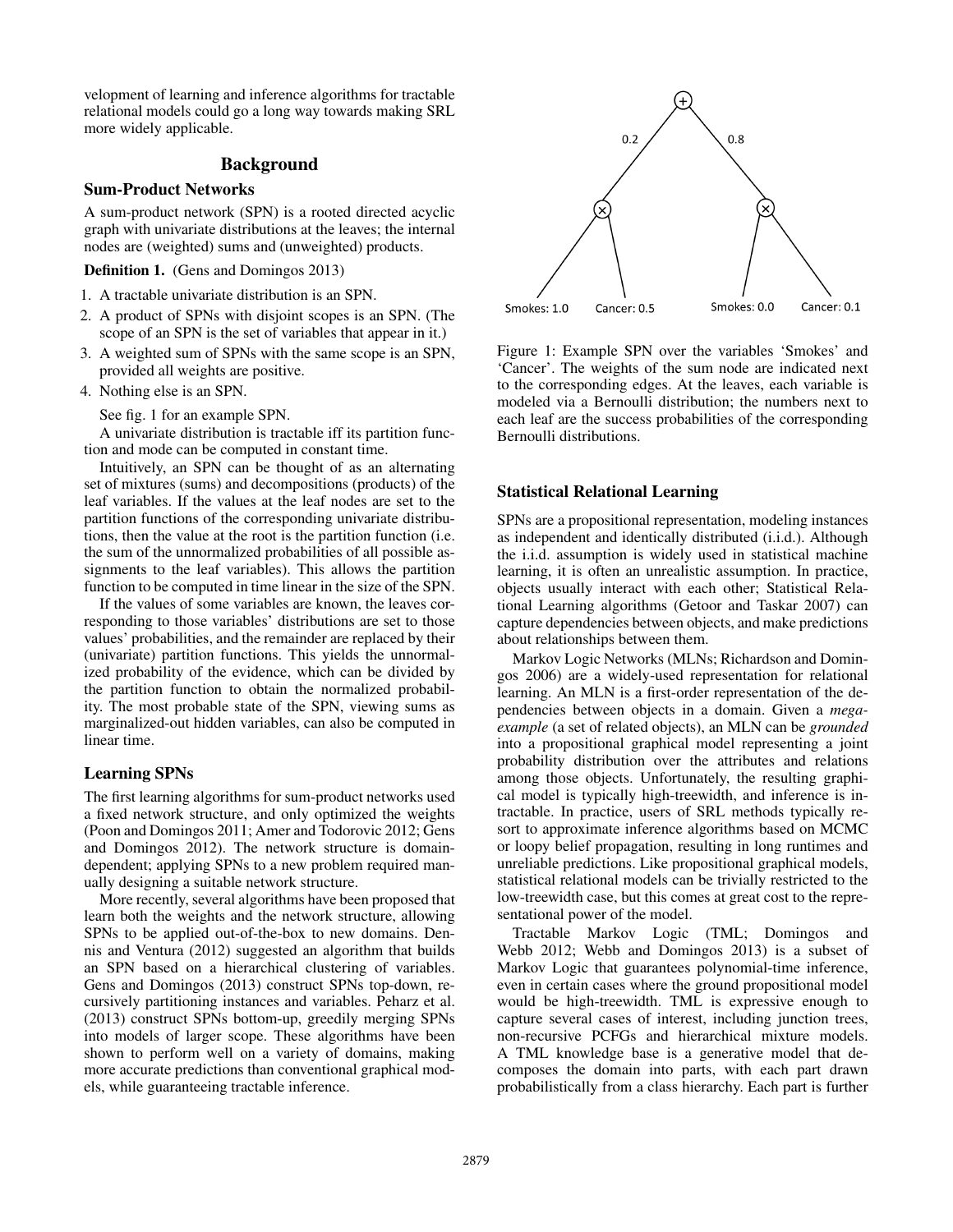probabilistically decomposed into subparts (according to its class). The key limitation of TML is that the knowledge base fully specifies the set of possible objects in the domain, and their class and part structure. A TML knowledge base cannot generalize across mega-examples of varying size or structure.

This paper uses some first-order logic terminology. '*Predicate*' refers to a first-order logic predicate. (Our representation and algorithm support numeric attributes and relations as well, but for simplicity we focus on the Boolean case.) A *grounding* of a predicate (or a *ground atom*) is a replacement of all its variables by constants.

### Relational Sum-Product Networks

### Exchangeable Distribution Templates

Before we define RSPNs, we first define the notion of an *Exchangeable Distribution Template* (EDT).

Definition 2. Consider a finite set of variables  $\{X_1, \ldots, X_n\}$  with joint probability distribution P. Let  $S(n)$  be the set of all permutations on  $\{1, \ldots, n\}$ .  $\{X_1, \ldots, X_n\}$  is a *finite exchangeable set* with respect to P if and only if  $P(X_1, \ldots, X_n) = P(X_{\pi(1)}, \ldots, X_{\pi(n)})$  for all  $\pi \in S(n)$ . (Diaconis and Freedman 1980).

Note that finite exchangeability does not require independence: a set of variables can be exchangeable despite having strong dependencies. (For example, consider binary variables  $X_1, \ldots, X_n$ , with a uniform distribution over value assignments with an even number of non-zero variables.)

Definition 3. An *Exchangeable Distribution Template* (EDT) is a function that takes a set of variables  $\{X_1, \ldots, X_n\}$  as input (*n* is unknown a priori), and returns a joint probability distribution  $P$  with respect to which  $\{X_1, \ldots, X_n\}$  is exchangeable. We refer to the probability distribution  $P$  returned by the EDT for a given set of variables as an *instantiation* of that EDT.

Example 1. The simplest family of EDTs simply returns a product of identical univariate distributions over each of  $X_1, \ldots, X_n$ . For example, if the variables are binary, then an EDT might model them as a product of Bernoulli distributions with some probability p.

Example 2. Consider an EDT over a set of binary variables  $X_1, \ldots, X_n$ , returning the following distribution:  $P(X_1,\ldots,X_n) \propto \frac{\lambda^k}{k!}$  $\frac{\lambda^k}{k!}e^{-\lambda}$ , where  $k = \sum_{X_i} \mathbf{1}[X_i]$ .  $\lambda$  is a parameter of the EDT. This is an EDT with a Poisson distribution over the number of variables in the set with value 1. (The probabilities must be renormalized, since the set of variables is finite.) Note that this EDT does not assume independence among variables.

Intuitively, EDTs can be thought of as probability distributions that depend only on aggregate statistics, and not on the values of individual variables in the set.

#### Relational Sum-Product Networks

Relational Sum-Product Networks (RSPNs) jointly model the attributes and relations among a set of objects. RSPNs inherit TML's notion of parts and classes. As in TML, each

part of a class also belongs to some class. Unlike TML, an RSPN class's parts may be *unique* or *exchangeable*. An object's unique parts are those that play a special role, e.g. the commander of a platoon, the queen of a bee colony, or the hub of a social network. The exchangeable parts are those that behave interchangeably: soldiers in a platoon, worker bees in a colony, spokes in a network, and so on.

Definition 4. A *definition* for class C in an RSPN consists of:

- A set of *attributes*: unary predicates A applicable to individuals of C.
- A vector  $U_C = (P_1, \ldots, P_n)$  specifying the classes of *unique parts*.
- A vector  $E_C = (P_1, \ldots, P_n)$  of classes of *exchangeable parts*
- A set of *relations* between parts: predicates of the form  $R_1(P_1, P_2)$  or  $R_2(C, P_1)$ , where  $P_1$  and  $P_2$  are either unique or exchangeable part classes of C. Predicates may be of any arity.
- A *class SPN* whose leaves fall into three categories:
	- $L_A^C$  is a univariate distribution over attribute A of C;
	- $-L_R^C$  is an EDT over binary (or higher-order) predicate  $R$  involving  $C$  and/or its part types (e.g. formulas of the form  $R_1(P_1, P_2)$  or  $R_2(C, P_1)$ , where  $P_1$  and  $P_2$ are part classes of  $C$ );
	- $L<sub>P</sub><sup>C</sup>$  is a sub-SPN for part class  $P$  (i.e. a valid class SPN for class  $P$ ).

All attributes, relations and parts of class C must be included in the class SPN. The class SPNs can have arbitrary internal structure.

Each  $P_k$  in  $U_C$  and  $E_C$  is an RSPN class. In principle, a class may occur multiple times in each part vector. In this case, each part may be uniquely identified by its index in the corresponding vector. However, to simplify this discussion, we assume that each class occurs at most once in  $(U_C, E_C)$ .

Example 3. The following is a partial class specification for a simple political domain. A 'Region' consists of an arbitrary number of nations, and relationships between nations are modeled at this level. A 'Nation' has a unique government and an arbitrary number of people. National properties such as 'High GDP' are modeled here. The 'Supports' relation can capture a distribution over the number of people in the nation who support the government.

```
class Region:
  exchangeable part Nation
  relation Adjacent (Nation, Nation)
  relation Conflict (Nation, Nation)
class Nation:
  unique part Government
  exchangeable part Person
  attribute HighGDP
  relation Supports(Person,Government)
```
See fig. 2 for an example class SPN.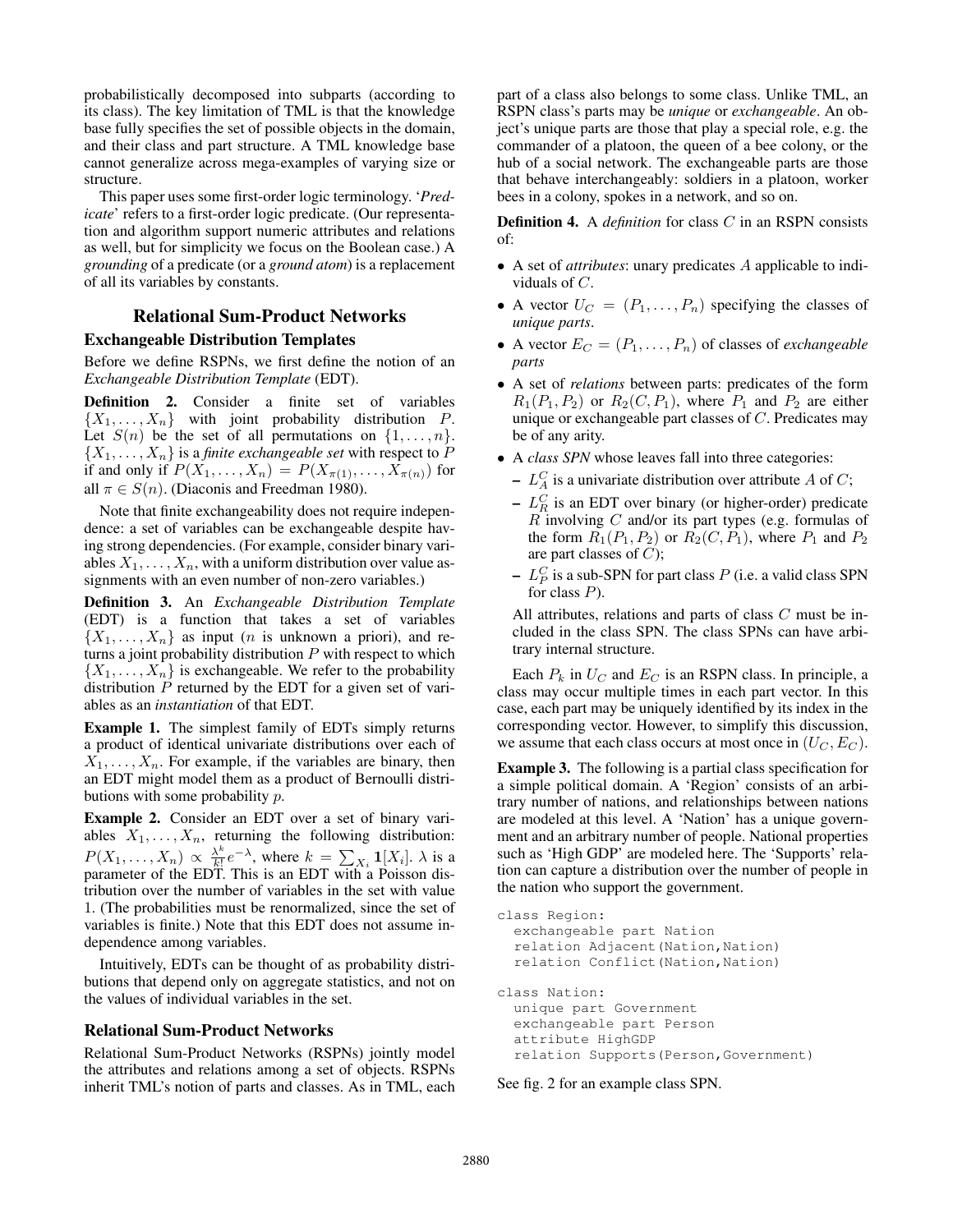

Figure 2: Partial SPN for the 'Nation' class (example 3). The sum node at the root represents a mixture model over two possible SPNs for 'Nation': one with high GDP (left), and the other with low GDP (right; omitted). The 'HighGDP' attribute is modeled by a Bernoulli distribution, and the 'Supports' relation is modeled by an EDT of the form described in example 1.

### Grounding an RSPN

Like MLNs, RSPNs are templates for propositional models. To generate a ground SPN from an RSPN, we take as input a *part decomposition*:

Definition 5. For RSPN class C, a C*-rooted part decomposition* consists of:

- An object O of class C ('*root*');
- $\bullet$  Exactly one  $P$ -rooted part decomposition for each unique part class  $P$  in  $U_C$  (*'unique child'*);
- A (possibly empty) set of  $P$ -rooted decompositions for each exchangeable part class  $P$  in  $E_C$  (*'exchangeable children*').

The decomposition must be acyclic, i.e. an object may not be its own child or descendant. (This ensures that the ground SPN is acyclic even when the RSPN class structure contains cycles.)

To *ground* a class SPN is to instantiate the template for a specific set of objects. Given a class C and a part decomposition  $D$  rooted at object  $O$ , grounding  $C$ 's SPN yields a propositional SPN whose leaf distributions are over attributes and relations involving the objects in  $D$ . This is done recursively as follows:

- For leaves of the form  $L_A^C$ : replace the univariate distribution over predicate  $A$  in the class SPN with a univariate distribution over  $A(O)$  in the ground SPN.
- For leaves of the form  $L_R^C$ : replace the EDT over  $R(X, Y)$ in the class SPN with an instantiation of that EDT over the groundings of R.
- For leaves of the form  $L_P^C$ : recursively ground P's class SPN over each type- $P$  child of object  $O$ . Replace the leaf with a product over the resulting ground SPNs.



Figure 3: Example grounding of the 'Nation' class, with SPN from fig. 2.

Note that each attribute/relation/part may correspond to more than one leaf in the SPN (in different children of a sum node), potentially modeled by a different univariate distribution/EDT/class SPN. See fig. 3 for an example ground SPN.

#### Representational Power

The main limitation of the RSPN representation is that individual relational atoms are not modeled directly, but through aggregations. In this respect, it is similar to Probabilistic Relational Models (PRMs; Friedman et al. 1999)—though RSPNs guarantee tractable inference, unlike PRMs. Aggregations are extremely useful for capturing relational dependencies (Natarajan et al. 2012). For example, a person's smoking habits may depend on the number of friends she has who smoke, and not the smoking habits of each individual friend. Nevertheless, aggregations are not well-suited to capturing relational patterns that depend on specific paths of influence, such as Ising models.

It is important to note than RSPNs (and SPNs) are not simply tree-structured graphical models. The graph of an RSPN is not a conditional dependency graph, but a graphical representation of the computation of the partition function. A ground RSPN can be converted into an equivalent graphical model, but the resulting model may be high-treewidth, and computationally intractable as such.

In effect, RSPNs are a way to compactly represent context-specific independences in relational domains: different children of a sum node may have different variable decompositions in their product nodes. These context-specific independences are what give RSPNs more expressiveness than low-treewidth tractable models.

### Learning RSPNs

The learning task for RSPNs is to determine the structure and parameters of all the class SPNs in the domain. In this work, we assume that the part relationships among classes are known, i.e. the user determines what types of unique and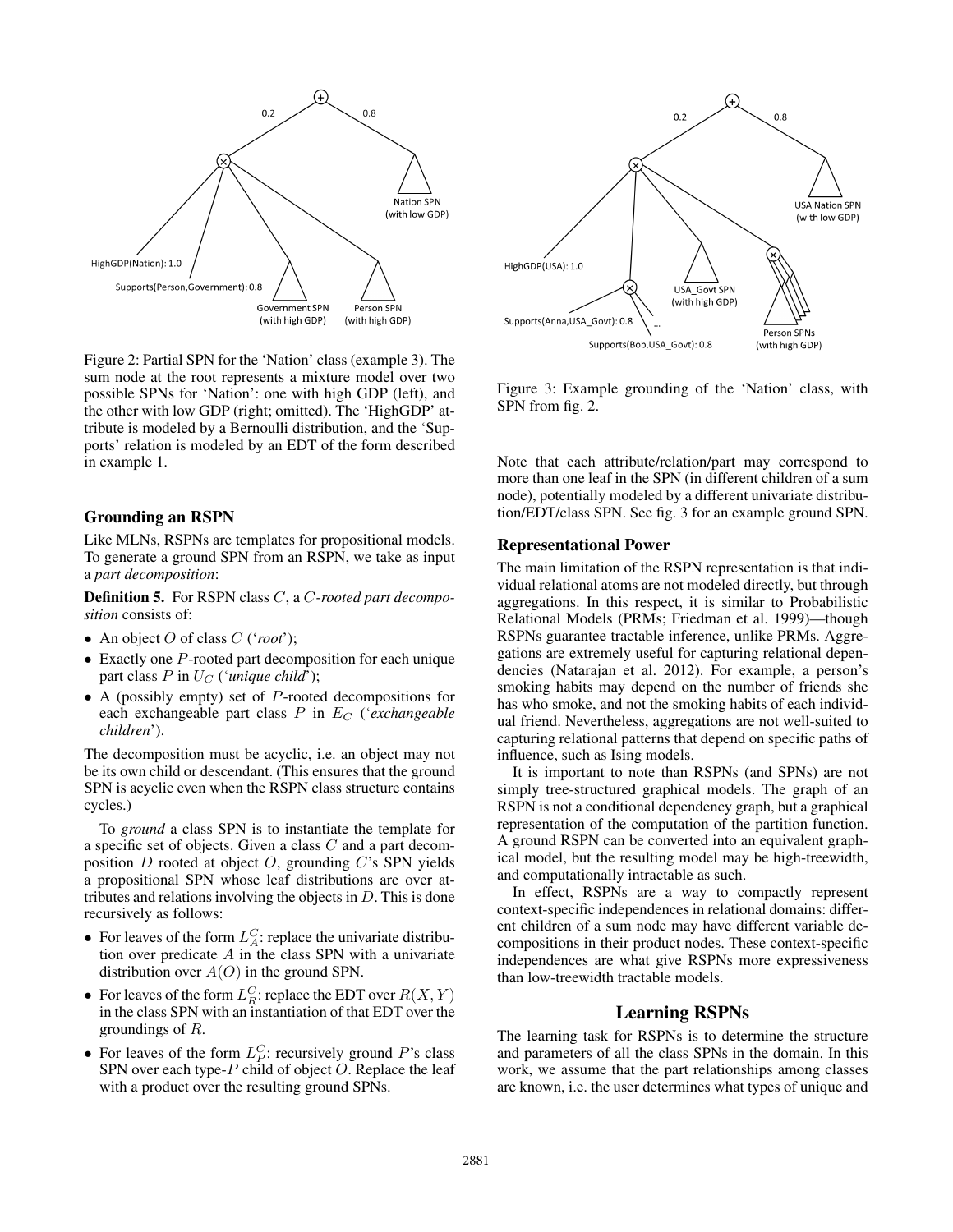### Algorithm 1 LearnRSPN $(C, T, V)$

**input:**  $C$ , a class  $T$ , a set of instances of  $C$  $V$ , a set of attributes, relation aggregates, and parts output: an RSPN for class C if  $|V| = 1$  then **if**  $v \in V$  is an attribute **then return** univariate estimated from  $v$ 's values in  $T$ else if  $v$  is a relation aggregate then return EDT estimated from  $v$ 's values in  $T$ else  $C_{child} \leftarrow$  class of  $v$  //v is a part  $T_{child} \leftarrow$  parts of  $t \in T$  of type  $C_{child}$  $V_{child} \leftarrow$  attributes, relations and parts of  $C_{child}$ return LearnRSPN $(C_{child}, T_{child}, V_{child})$ end if else partition  $V$  into approximately independent subsets  $V_i$ if success then return  $\prod_j$  LearnRSPN $(C, T, V_j)$ else partition  $T$  into sets of similar subsets  $T_i$ return  $\sum_i \frac{|T_i|}{|T|}$ .LearnRSPN $(C, T_i, V)$ end if end if

exchangeable parts are allowed for each class. The input for the learning algorithm is a set of part decompositions, and an evidence database specifying the values of the attributes and relations among the objects in those decompositions.

Our learning algorithm is based on the top-down LearnSPN algorithm (Gens and Domingos 2013). LearnSPN $(T, V)$  is a propositional SPN learning algorithm, and takes as input a set of training instances T and variables  $V$ . The algorithm attempts to decompose V into independent subsets  $V_1, \ldots, V_k$  (using pairwise statistical independence tests); if such a decomposition exists, LearnSPN recurses over each set (calling LearnSPN(T,  $V_1$ ),...,LearnSPN(T,  $V_k$ )), and returns a product node over the recursively learned sub-SPNs. If V does not decompose, LearnSPN instead clusters the instances T, recursively learns a sub-SPN over each subset  $T_1, \ldots, T_k$ , and returns a sum-node over the sub-SPNs, weighted by the mixture proportions. Under certain assumptions, LearnSPN can be seen as a greedy search maximizing the likelihood of the learned SPN.

Given an RSPN class C, LearnSPN could be used directly to learn an SPN over  $C$ 's attributes. However,  $C$ 's exchangeable parts pose a problem for LearnSPN: the number of leaf variables in the ground SPN can differ from one training instance to another, and between training instances and test instances. To address this, we propose the LearnRSPN algorithm (Alg. 1), a relational extension of LearnSPN. (For the purpose of this discussion, parts are assumed to be exchangeable; attributes of unique parts can be handled the same way as attributes of the parent part, and represented as separate leaves in the class SPN.)

LearnRSPN is a top-down algorithm similar to Learn-SPN; it attempts to find independent subsets from among the object's set of attributes, relations and parts; if multiple subsets exist, the algorithm learns a sub-SPN over each subset, and returns a product over the sub-SPNs. If independent subsets cannot be found, LearnRSPN instead clusters the instances, returning a sum node over the components, weighted by the mixture proportions.

LearnRSPN exploits the fact that predicates involving exchangeable parts are grounded into finite sets of exchangeable variables. Instead of treating each ground atom as a separate leaf in the SPN, LearnRSPN summarizes a set of exchangeable variables with an aggregate statistic (in our experiments, we used the fraction of true variables in the set, though other statistics can be used). This summary statistic is treated as a single variable in the decomposition stage of RSPN. Thus, attributes that are highly predictive of the statistics of the groundings of a relation will be grouped with that relation. Parts are similarly summarized by the statistics of their attribute and relation predicates.

The base case of LearnRSPN (when  $|V| = 1$ ) varies depending on what  $v$  is. When  $v$  is an attribute, the RSPN to be returned is simply a univariate distribution over the attribute, as in the propositional version of LearnSPN. When  $v$  is an aggregate over an exchangeable relation, the RSPN to be returned is an EDT over the relation. The final base case is when  $v$  is a part of class  $C_{child}$ . In this case, LearnRSPN returns an SPN for class  $C_{child}$ . Crucially, different SPNs are learned for  $C_{child}$  in different children of a sum node in parent class C (since the recursive call is made with a different set of instances).

Like LearnSPN, LearnRSPN can be seen as an algorithm schema rather than a single algorithm; the user is free to choose a clustering algorithm for instances, a dependency test for variable splitting, an aggregate statistic, and a family of EDTs for exchangeable relations. Note that different families of EDTs may require different aggregate statistics for parameter estimation. The fraction of true groundings is sufficient for the two EDTs described in examples 1 and 2.

#### Evaluation

#### Methodology

We compared a Python implementation of LearnRSPN to two MLN structure learning algorithms:

- MSL (Kok and Domingos 2005), as implemented in the widely-used ALCHEMY system (Kok et al. 2008);
- LSM (Kok and Domingos 2010), a state-of-the-art MLN learning method.

We also evaluated a simple baseline (BL) that simply predicts each atom according to the global marginal probability of its predicate.

To cluster instances in LearnRSPN, we used the EM implementation in SCIKIT-LEARN (Pedregosa et al. 2011), with two clusters. To test independence, we fit a Gaussian distribution (for aggregate variables) or Bernoulli distribution (for binary attributes), and computed the pairwise mutual information  $(MI)$  between the variables. The test statistic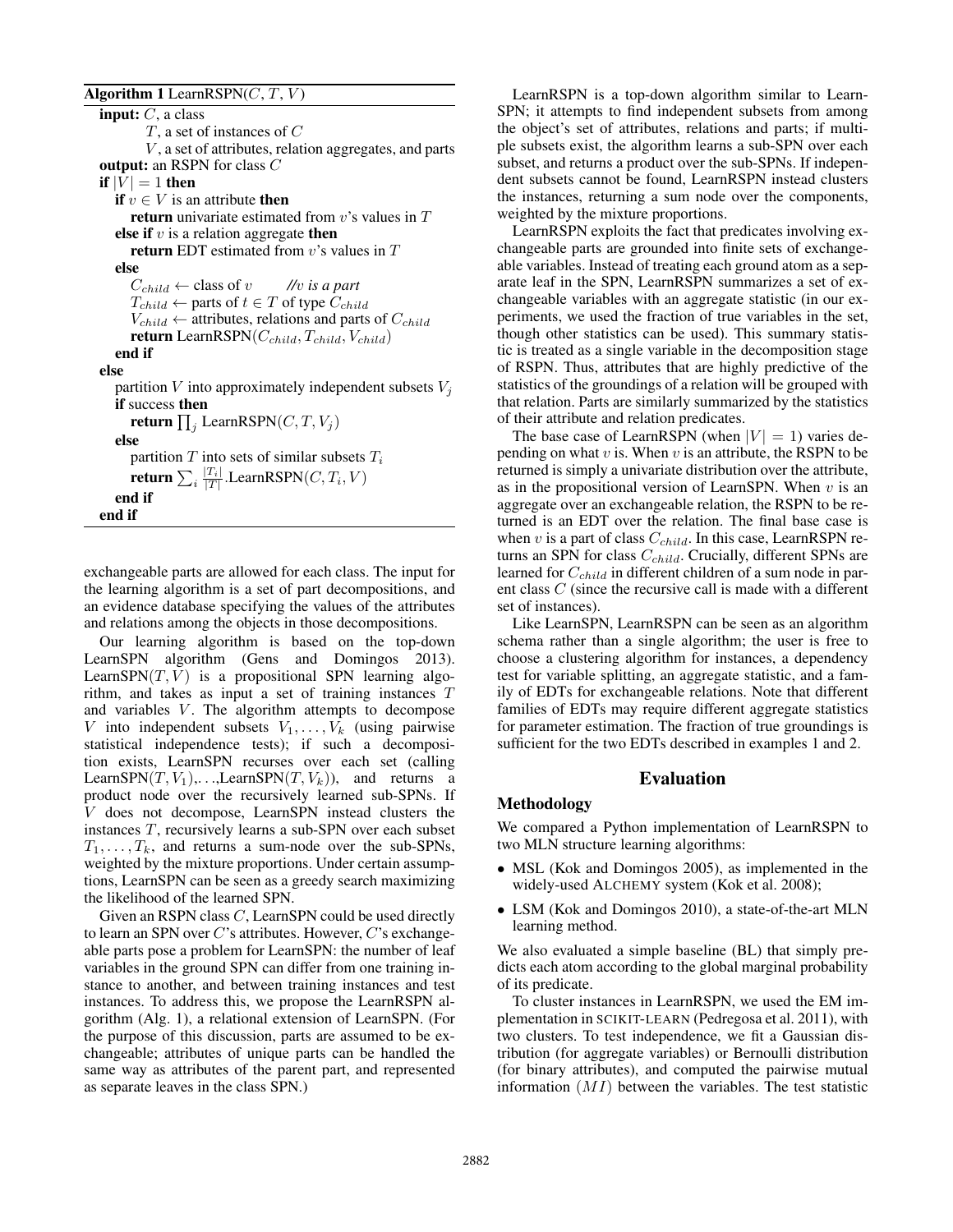```
class Area:
  exchangeable part Group
class Group:
  unique part Professor
  exchangeable part Student
  exchangeable part GroupPaper
  exchangeable part NonGroupPaper
  relation Author(Professor, GroupPaper)
  relation Author(Professor, NonGroupPaper)
  relation Author(Student, GroupPaper)
  relation Author(Student, NonGroupPaper)
class Professor:
  attribute Position_Faculty
  attribute Position_Adjunct
  attribute Position_Affiliate
class Student:
  attribute InPhase_PreQuals
  attribute InPhase_PostQuals
  attribute InPhase_PostGenerals
```
Figure 4: Part structure for UW-CSE domain.

used was  $G = 2N \times MI$  (N being the number of samples), which in the discrete case is equivalent to the G-test used by Gens and Domingos (2013). In this case, G's distribution is approximately chi-square. To discourage excessively finegrained decomposition during structure learning, we used a high threshold of 0.5 for the one-tailed p-value. For EDTs, we used the independent Bernoulli form, as described in example 1 in the main paper. All Bernoulli distributions were smoothed with a pseudocount of 0.1.

For MLN inference, we used the MC-SAT algorithm, the default choice in ALCHEMY 2.0, with the default parameters. For LSM, we used the example parameters in the implementation ( $N_{walks} = 10,000$ ,  $\pi = 0.1$ ; remaining parameters as specified by Kok and Domingos 2010).

We report results in terms of area under the precisionrecall curve (AUC; Davis and Goadrich 2006) and the average conditional marginal log-likelihood (CMLL) of test atoms. AUC is a prediction quality measure that is insensitive to the fraction of true negative atoms. CMLL directly measures the quality of the probability estimates. For LearnRSPN, we also report test set log-likelihood (LL) normalized by the number of queries, as an alternate measure of prediction quality. (ALCHEMY does not compute this quantity, since it is intractable for MLNs.) Unlike CMLL, LL captures the joint likelihood, rather than just the individual marginal likelihoods.

# UW-CSE

The UW-CSE database (Richardson and Domingos 2006) has been used to evaluate a variety of statistical relational learning algorithms. The dataset describes the University of Washington Computer Science & Engineering department, and includes advising relationships, paper authorships, etc.

The database is divided into five non-overlapping megaexamples, by research area.

To generate a part structure for this domain (fig. 4), we separated the people into one research group per faculty member, with students determined using the  $AdvisedBy$ and  $TempAdvisedBy$  predicates (breaking ties by number of coauthored papers). Publications are also divided among groups: each paper is assigned to the group of the professor who wrote it, voting by the number of student authors in the group in the event of a tie. The prediction tasks are to infer the roles of faculty (Professor, Associate Professor or Assistant Professor) and students (Pre-Quals, Post-Quals, Post-Generals), as well as paper authorships. The part structure is also made available to ALCHEMY in the form of predicates  $Has(Area, Group), Has(Group, Professor),$  $Has(Group, Student), Has\_Group(Group, Paper),$  and  $Has_N on Group (Group, Paper).$ 

We performed leave-one-out testing by area, testing on each area in turn using the model trained from the remaining four. 80% of the groundings of the query predicates were provided as evidence, and the task was to predict the remaining atoms. Table 1 shows the results on all five areas, and the average. The RSPN approach is orders of magnitude faster than the other systems, and significantly more accurate. Average training times in this domain are 9s (RSPN), 14,094s (MSL) and 1,620s (LSM).

# Social Network Link Prediction

Link prediction is a challenging statistical relational learning problem (Popescul and Ungar 2003; Taskar et al. 2003). The task is to predict missing links in a partially observed graph, taking into account observed attributes of the nodes.

We generated artificial social networks in the Friendsand-Smokers domain (Singla and Domingos 2008), using a generalization of the Barabási-Albert preferential attachment model (Barabási and Albert 1999). A network with  $N$ nodes is generated as follows:

- For some fraction  $p_{smokes} = 0.3$  of nodes x, set  $Smokes(x)$  to 'true', and set the remainder to 'false'.
- For each node, sample another node and create an undirected edge. In the basic Barabási-Albert model, the probability of choosing a node is proportional to its degree. To encourage homophily, we multiply the unnormalized probability of an edge by a factor of  $h_{smokes,smoker}$  = 100 for smoker-smoker edges, and  $h_{nonsmoker,nonsmoker}$  = 10 for edges between nonsmokers.
- Iterate, creating more edges for each node using the above distribution. We generate 2 or 3 edges (with equal probability) for each smoker node, and 1 or 2 edges for each non-smoker node.

This procedure results in graphs with small, dense communities of smokers, sparser communities of non-smokers, and relatively few links between smokers and non-smokers (fig. 5).

For training data, we generated five 100-person graphs. We tested on graphs of size ranging from 100 to 400 nodes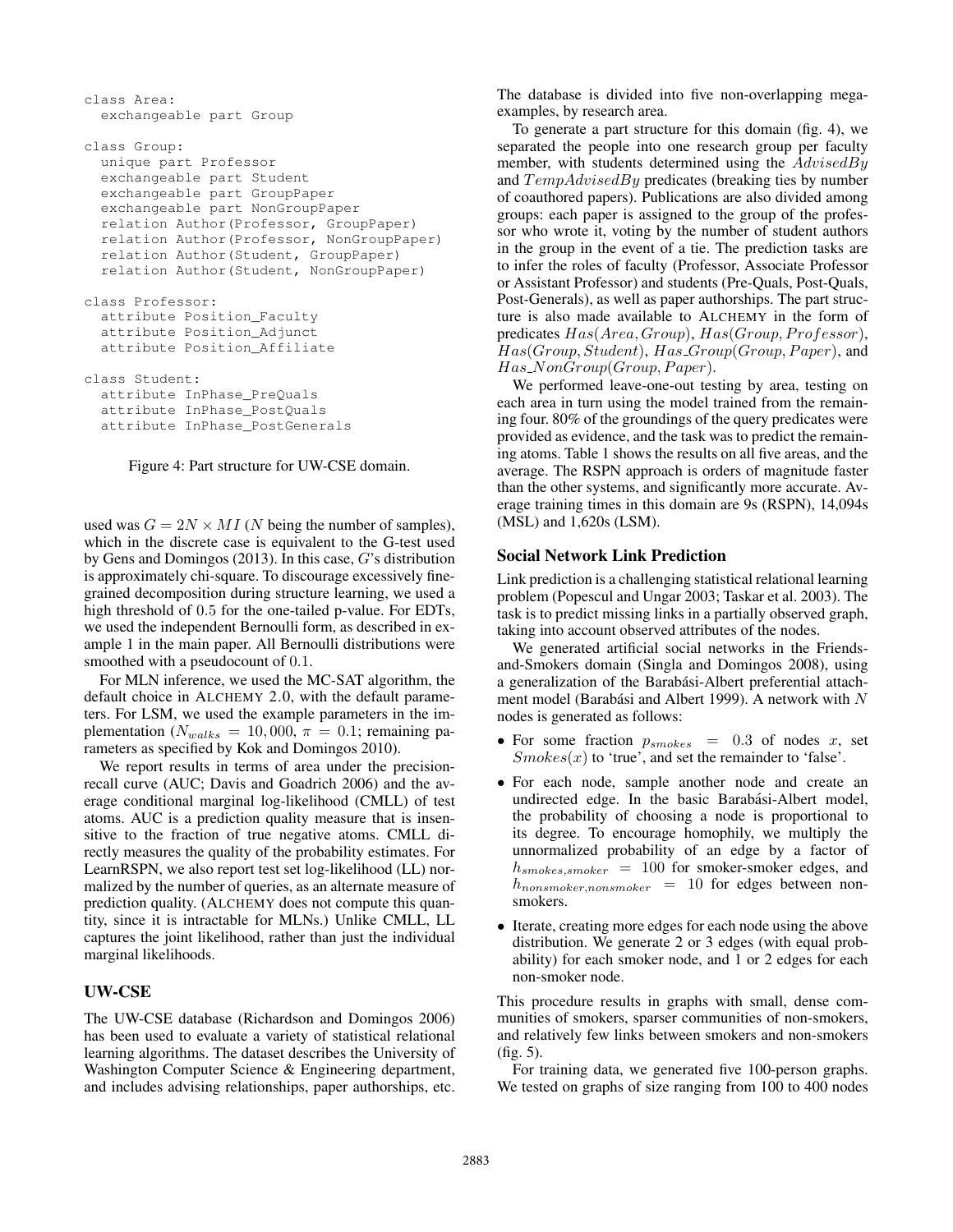Table 1: UW-CSE results.  $|Q|$  is the number of query atoms.

| Area           | Q     | Inference time (s) |      |      |             | <b>AUC-PR</b> |      |      |             | $\overline{\mathrm{LL}/ Q }$ |         |         |             |
|----------------|-------|--------------------|------|------|-------------|---------------|------|------|-------------|------------------------------|---------|---------|-------------|
|                |       | RSPN               | MSL  | SΜ   | <b>RSPN</b> | MSL           | LSM  | BL   | <b>RSPN</b> | <b>MSL</b>                   | LSM     | BL      | <b>RSPN</b> |
| AI             | .414  | 0.10               | 7.18 | 5.32 | 0.71        | 0.36          | 0.29 | 0.36 | $-0.10$     | $-0.16$                      | $-0.17$ | $-0.16$ | $-0.09$     |
| Graphics       | 171   | 0.03               | 0.82 | 0.50 | 0.80        | 0.59          | 0.38 | 0.35 | $-0.13$     | $-0.28$                      | $-0.31$ | $-0.26$ | $-0.13$     |
| PL             |       | 0.01               | 0.05 | 0.05 | 0.81        | 0.84          | 0.69 | 0.42 | $-0.46$     | $-0.81$                      | $-0.84$ | $-0.80$ | $-0.45$     |
| <b>Systems</b> | .,120 | $\rm 0.01$         | 8.81 | 4.33 | 0.75        | 0.76          | 0.25 | 0.28 | $-0.07$     | $-0.08$                      | $-0.14$ | $-0.14$ | $-0.07$     |
| Theory         | 308   | 0.04               | 1.01 | 0.94 | 0.79        | 0.51          | 0.37 | 0.32 | $-0.11$     | $-0.29$                      | $-0.21$ | $-0.20$ | $-0.10$     |
| Average        | 606   | 0.05               | 3.57 | 2.22 | 0.77        | 0.61          | 0.39 | 0.34 | $-0.17$     | $-0.32$                      | $-0.33$ | $-0.31$ | $-0.17$     |

Table 2: Friends & Smokers link prediction results. N is the number of people in the network.

| N   | $\overline{Q}$ | Inference time (s) |            |           |             | <b>AUC-PR</b> |      |          |             | LL<br>Q    |         |         |         |
|-----|----------------|--------------------|------------|-----------|-------------|---------------|------|----------|-------------|------------|---------|---------|---------|
|     |                | RSPN               | <b>MSL</b> | LSM       | <b>RSPN</b> | <b>MSL</b>    | LSM. | BL       | <b>RSPN</b> | <b>MSL</b> | ΔSM     | BL      | RSPN    |
| 100 | 2.000          | 0.10               | 25.31      | 8.11      | 0.22        | 0.08          | 0.02 | 0.02     | -0.09       | $-0.13$    | $-0.13$ | $-0.12$ | $-0.09$ |
| 200 | 8.000          | 0.34               | 202.14     | .29<br>51 | 0.16        | 0.03          | 0.01 | $0.01\,$ | $-0.05$     | $-0.54$    | $-0.06$ | $-0.07$ | $-0.05$ |
| 300 | 18.000         | 0.75               | 740.64     | 50.13     | 0.13        | 0.01          | 0.00 | 0.00     | -0.04       | $-3.24$    | $-0.04$ | $-0.06$ | $-0.03$ |
| 400 | 32,000         | .29                | 753.14     | 330.92    | 0.13        | 0.00          | 0.00 | 0.00     | -0.03       | -6.10      | $-0.04$ | $-0.05$ | $-0.02$ |



Figure 5: Sample 100-node social network. Red nodes are smokers.

(10,000 to 160,000 possible edges), to evaluate how well the structures learned by LearnRSPN generalize to megaexamples of different size.

At test time, all the Smoker labels and 80% of the Friendship edges are known; the prediction task is to infer the marginal probabilities of the remaining 20% of the graph edges.

An RSPN was trained with two classes: Network and  $Person. Network$  has both classes as exchangeable subparts. The part decompositions were generated using the Louvain method<sup>1</sup> (Blondel et al. 2008), and the resulting community structure was also made available to ALCHEMY in the form of  $Has(Network, Network)$  and  $Has(Network, Person)$  predicates.

Table 2 shows the inference time and accuracy of the three systems. Results are averaged over five runs. Figures in bold are statistically significant improvements over all other systems (using the sign test, with a p-value of 0.05). Average training times for the three systems are 168s (RSPN), 31,083s (MSL) and 105,018s (LSM).

This is an extremely challenging link prediction task, due to the sparsity of the domain, and the relatively weak dependence between a node's attributes and links. MSL's greedy structure learning fails to find formulas that either exploit the provided community structure or capture the relationship between a person's friendships and smoking habits. Additionally, the weights learned by MSL on 100-node networks become increasingly inappropriate as the network size changes. On larger graphs, MLNs become prone to predicting that everybody is friends, a known pathology in social network models. Nevertheless, MSL outperforms the baseline in the AUC metric, which corrects for sparsity. LSM avoids the above pathology, learning a model similar to the baseline. As in the UW-CSE domain, RSPNs greatly outperform the other systems in both speed and accuracy.

### Automated Debugging

We applied RSPNs to a fault localization problem. The task is to predict the location of the bug in a faulty program.

The test corpus consists of four short Python programming assignments from MIT edX introductory programming course (6.00x) (Singh, Gulwani, and Solar-Lezama 2013): oddTuples, derivatives, isWordGuessed and newtons method. We developed a suite of ten unit tests for each assignment, and identified ten buggy but syntactically valid responses to each question. (We filtered out submissions with multiple bugs, non-terminating loops, etc.) We manually annotated the location of the bug in each of the 40 programs in the corpus.

The corpus included several other programs, which were unusable for the following reasons:

- ate1 and biggest had a single example each.
- polynomials and getAvailableWords predominantly contained syntactic errors; we did not find examples that met the constraints above.

<sup>1</sup> http://perso.crans.org/aynaud/communities/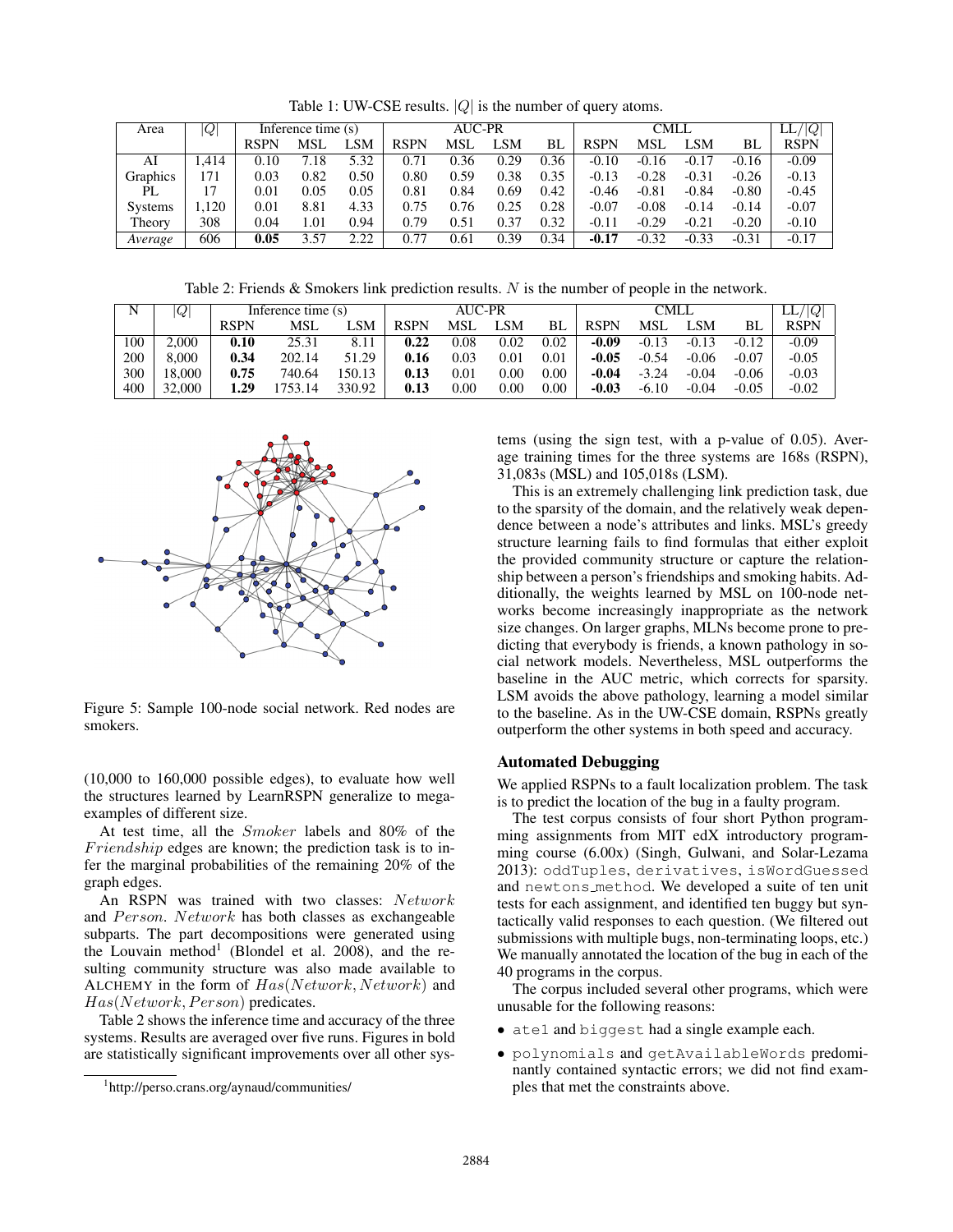Table 3: Fault localization results.

| Program        | Avg. LOC | Inference time (s) |       |             | Fraction skipped |      |      |             | Q <br>LL,  |         |         |             |
|----------------|----------|--------------------|-------|-------------|------------------|------|------|-------------|------------|---------|---------|-------------|
|                |          | <b>RSPN</b>        | MSL   | <b>RSPN</b> | MSI.             | TAR  | ВI   | <b>RSPN</b> | <b>MSI</b> | TAR     | BL      | <b>RSPN</b> |
| oddTuples      | 10.9     | 0.004              | 0.030 | 0.66        | 0.63             | 0.80 | 0.58 | $-0.65$     | $-3.65$    | $-1.47$ | $-0.74$ | $-0.64$     |
| derivatives    | 15.3     | 0.005              | 0.055 | 0.66        | 0.54             | 0.53 | 0.47 | $-0.36$     | $-4.31$    | $-0.62$ | $-0.42$ | $-0.35$     |
| isWordGuessed  | 15.8     | 0.004              | 0.056 | 0.70        | 0.58             | 0.63 | 0.42 | $-0.49$     | $-3.35$    | $-0.57$ | $-0.40$ | $-0.41$     |
| newtons_method | 22.1     | 0.007              | 0.077 | 0.54        | 0.74             | 0.51 | 0.47 | $-0.41$     | $-2.69$    | $-0.80$ | $-0.37$ | $-0.41$     |
| Average        | 16.5     | 0.005              | 0.055 | 9.64        | 0.62             | 0.62 | 0.48 | $-0.60$     | $-3.50$    | $-0.86$ | $-0.48$ | $-0.45$     |

```
class Program:
  exchangeable part IfStmt
  exchangeable part LoopStmt
  exchangeable part AtomicStmt
class IfStmt:
```

```
unique part Program
attribute Buggy
```

```
class LoopStmt:
  unique part Program
  attribute Buggy
```

```
class AtomicStmt:
  attribute Buggy
```
Figure 6: Part structure for debugging domain.

- hangman and simple hangman were interactive programs, incompatible with our automated testing environment.
- The predominant cause of failure in getGuessedWord was that the output string was formatted differently from our reference implementation.

The program parse tree provides the part structure. The parse tree is mapped to the part structure in fig. 6; this part structure is also provided to ALCHEMY as evidence. The aggregation used by LearnRSPN is simply a discrete variable indicating which class of statement is most common in the subprogram (IfStmt, LoopStmt, or AtomicStmt). This information is also provided as evidence to ALCHEMY. The systems were trained on three programs and tested on the fourth; reported results are averaged over the 10 buggy versions of each program.

In addition to MSL, we compared RSPNs to TARAN-TULA (TAR; Jones and Harrold 2005), a well-established fault localization approach. A common evaluation metric for fault localization systems is the fraction of program lines ranked lower than the buggy line. Higher scores indicate better localization. Ties in the line ranking are broken randomly. TARANTULA scores are computed in closed form from the coverage matrix. We also report the CMLL; for TARANTULA, this was computed by treating the suspiciousness score (which falls between 0 and 1) as a probability. As seen in table 3, RSPNs are competitive with both MSL and TARANTULA in ranking quality, and outperform them in CMLL. Average training times are 0.37s (RSPN) and 188s

(MSL).

### **Discussion**

SRL algorithms have been successfully applied to several problems, but the difficulty, cost and unreliability of approximate inference has limited their wider adoption. In practice, applying SRL methods to a new domain requires substantial engineering effort in choosing and configuring the approximate learning and inference algorithms. The expressiveness of languages like Markov logic is both a boon and a curse: although these languages can compactly represent sophisticated probabilistic models, they also make it easy for practitioners to unintentionally design models too complex even for state-of-the-art inference algorithms.

In the propositional setting, several approaches have been recently proposed for learning high-treewidth tractable models (Lowd and Domingos 2008, Gogate et al. 2010, Poon and Domingos 2011). To our knowledge, LearnRSPN is the first algorithm for learning high-treewidth tractable relational models. Empirically, LearnRSPN outperforms conventional statistical relational methods in accuracy, inference time and training time.

A limitation of RSPNs is that they require a known, fixed part decomposition for all training and test mega-examples. Applying RSPNs to a new domain does require the user to specify the part decomposition; this is analogous to specifying the relational structure in PRMs. Many domains have a natural part structure that can be exploited (like the UW-CSE and debugging domains); in other cases, part structure can be created using existing graph-cut or community detection algorithms (as in our link prediction experiments). An important direction for future work is to develop an efficient, principled method of finding part structure in a database.

### Acknowledgments

This research was partly funded by ARO grant W911NF-08- 1-0242, ONR grants N00014-13-1-0720 and N00014-12-1- 0312, and AFRL contract FA8750-13-2-0019. The views and conclusions contained in this document are those of the authors and should not be interpreted as necessarily representing the official policies, either expressed or implied, of ARO, ONR, AFRL, or the United States Government.

# References

Amer, M. R., and Todorovic, S. 2012. Sum-product networks for modeling activities with stochastic structure. In *Proceedings of CVPR*.